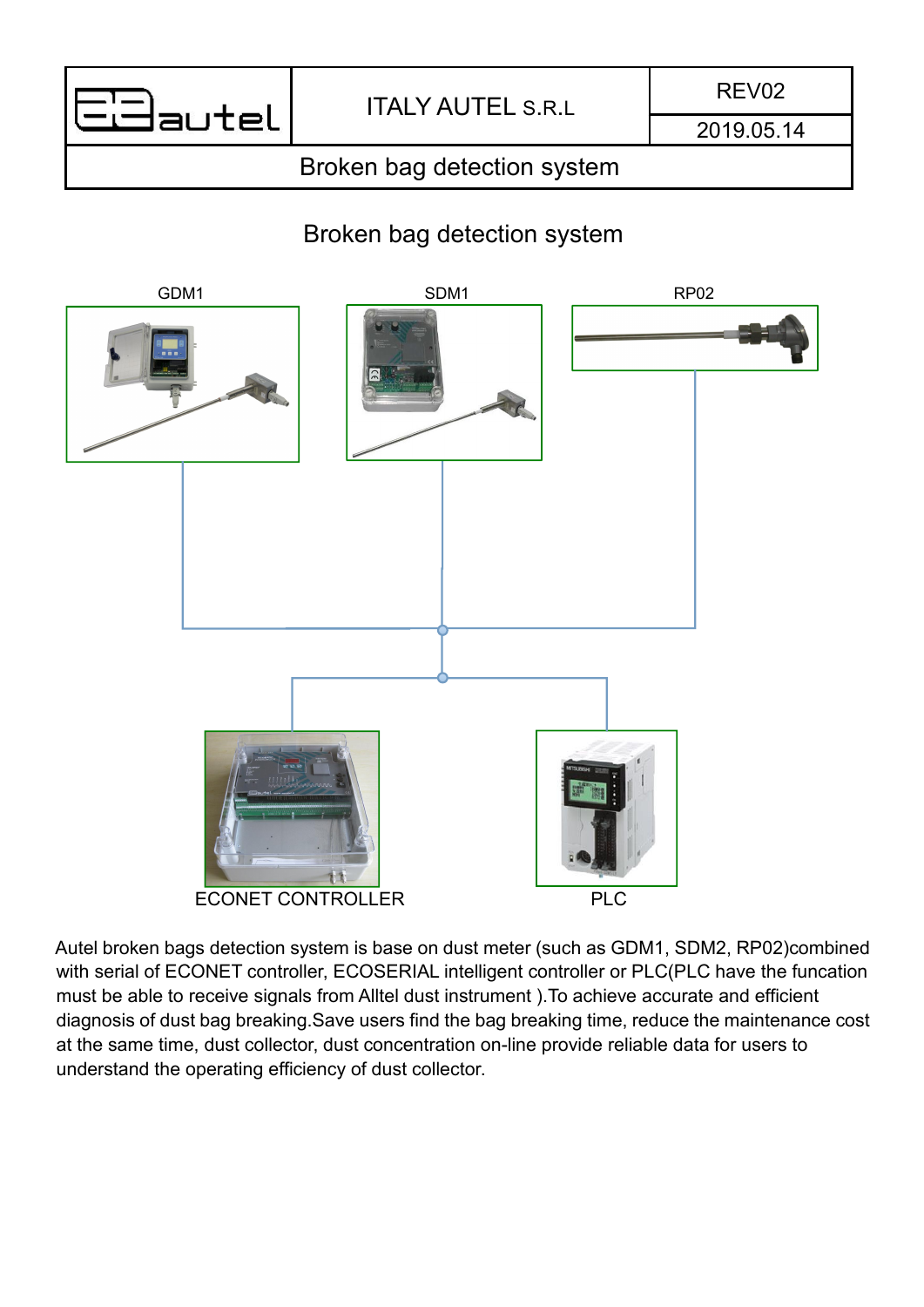

2019.05.14

## Broken bag detection system

### 1. GDM1dust meter



The dust concentration monitor (GDM1) is an on-line instrument for measuring dust concentration. It has a display screen which can continuously display the average value of dust emission concentration AD, the instantaneous value of ID and the dust curve.

The dust detector combined with rp04 probe is used to induce the dust concentration. After the initial installation and manual calibration, it has the function of automatic zeroing and calibration to prevent dust accumulation on the probe and affect the measurement result and cause false alarm. Through the instrument equipped with 3 relays, can keep abreast of the normal operation of the instrument or not, dust concentration is excessive.

| parameter                       | description                                                | note             |
|---------------------------------|------------------------------------------------------------|------------------|
| Dust concentration display      | instantaneous value,<br>ID<br>ADaver<br>value, curve graph |                  |
| measuring range                 | 0 $mg$ ~1000 $mg$                                          | precision±1      |
| GDM1 work temperature           | -10℃~+60℃                                                  |                  |
| Probe ambient temperature       | $-10^{\circ}$ C ~+50 $^{\circ}$ C                          |                  |
| Flue-gas temperature            | ≤250℃                                                      |                  |
| supply power                    | 24/115/220VAC (±10% 50~60Hz)                               |                  |
| Number and type of relay output | $3 \uparrow$ , 4A-250VAC or 10A-24VDC                      |                  |
| IP levels of protection         | <b>IP56</b>                                                |                  |
| analog output                   | 4-20mA, precision0.1mA                                     | standard feature |
| data transmission               | Modbus-RTU-RS485                                           | standard feature |
| weight                          | 2600g                                                      |                  |
| GDM1 尺寸 size                    | 254 x 200 x 135 mm                                         |                  |

#### GDM1 DATASHEET: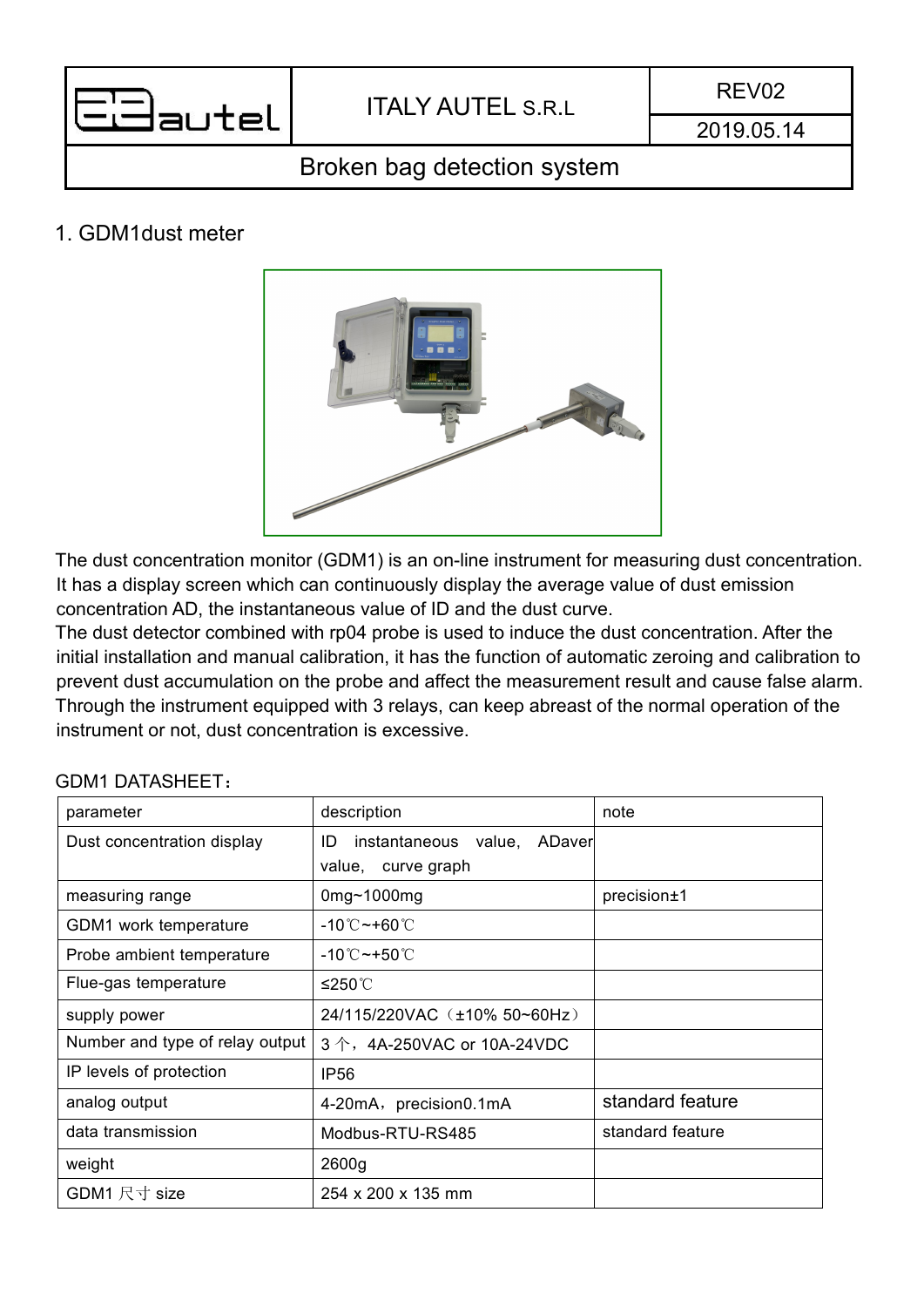

REV02

2019.05.14

# Broken bag detection system

### 2. SDM1 dust meter



SDM1 is a tool for online measurement of dust concentration, and is equipped with 4 LED lights instrument dust concentration indicator. Combined with the RP04 probe for the induction of dust concentration in the artificial calibration installation first, with automatic zero calibration function, the probe to prevent dust accumulation on the measurement results caused by 2 false alarms. The instrument is equipped with a relay, can know whether the dust concentration exceed the standard at any time.

#### SDM1 datasheet:

| parameter                       | description                             | <b>Note</b>                                                 |
|---------------------------------|-----------------------------------------|-------------------------------------------------------------|
| Dust concentration display      | LED lamp                                |                                                             |
| measuring range                 | 0mg~100%                                | Depends<br>the<br>alarm<br>on<br>threshold supplied by user |
| GDM1 work temperature           | $-10^{\circ}$ C $\sim$ +60 $^{\circ}$ C |                                                             |
| Probe ambient temperature       | -10 $^\circ$ C $\sim$ +50 $^\circ$ C    |                                                             |
| Flue-gas temperature            | ≤250℃                                   |                                                             |
| supply power                    | 24/115/220VAC (±15% 50~60Hz)            |                                                             |
| Number and type of relay output | 2pcs, 10A-250VAC or10A-30VDC            |                                                             |
| IP levels of protection         | <b>IP56</b>                             |                                                             |
| analog output                   | 4-20mA, precision 0.1mA                 | optional function                                           |
| weight                          | 1250g                                   |                                                             |
| SDM1 size                       | 195 x 148 x 80 mm                       |                                                             |
|                                 |                                         |                                                             |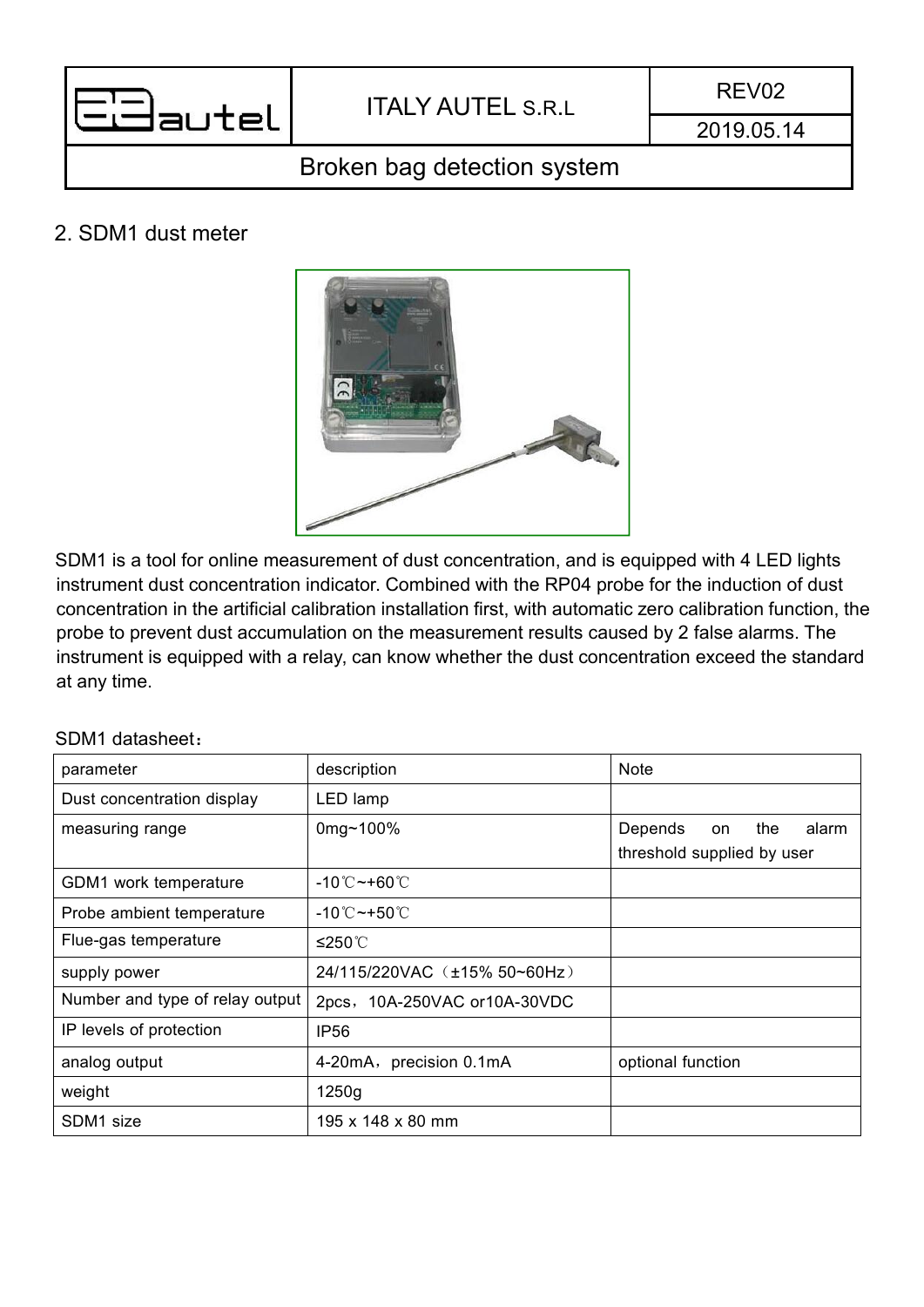| 72<br>٠<br>v<br>×<br>× |
|------------------------|
|                        |

2019.05.14

# Broken bag detection system

### 3. RP02 dust probe



RP02 dust probe is an economical instrument specially designed for on-line monitoring of dust emission. The instrument is equipped with a relay output for dust alarm

RP02:

| parameter                  | description                        | Note                                        |
|----------------------------|------------------------------------|---------------------------------------------|
| Dust concentration display | $1mg - 100mg$                      |                                             |
| Rp02 measuring range       | -15 $^{\circ}$ C ~+50 $^{\circ}$ C |                                             |
| Flue-gas temperature       | ≤250℃                              | Depending on the size of<br>mounting flange |
| Flue-gas humidity          | 80%                                |                                             |
| suppy power                | 24VDC/24VAC                        | transformers<br>Independent<br>required     |
| levels of protection       | <b>IP65</b>                        |                                             |
| relay                      | 115Vac - 1A                        |                                             |
| weight                     | 1380g                              |                                             |
|                            |                                    |                                             |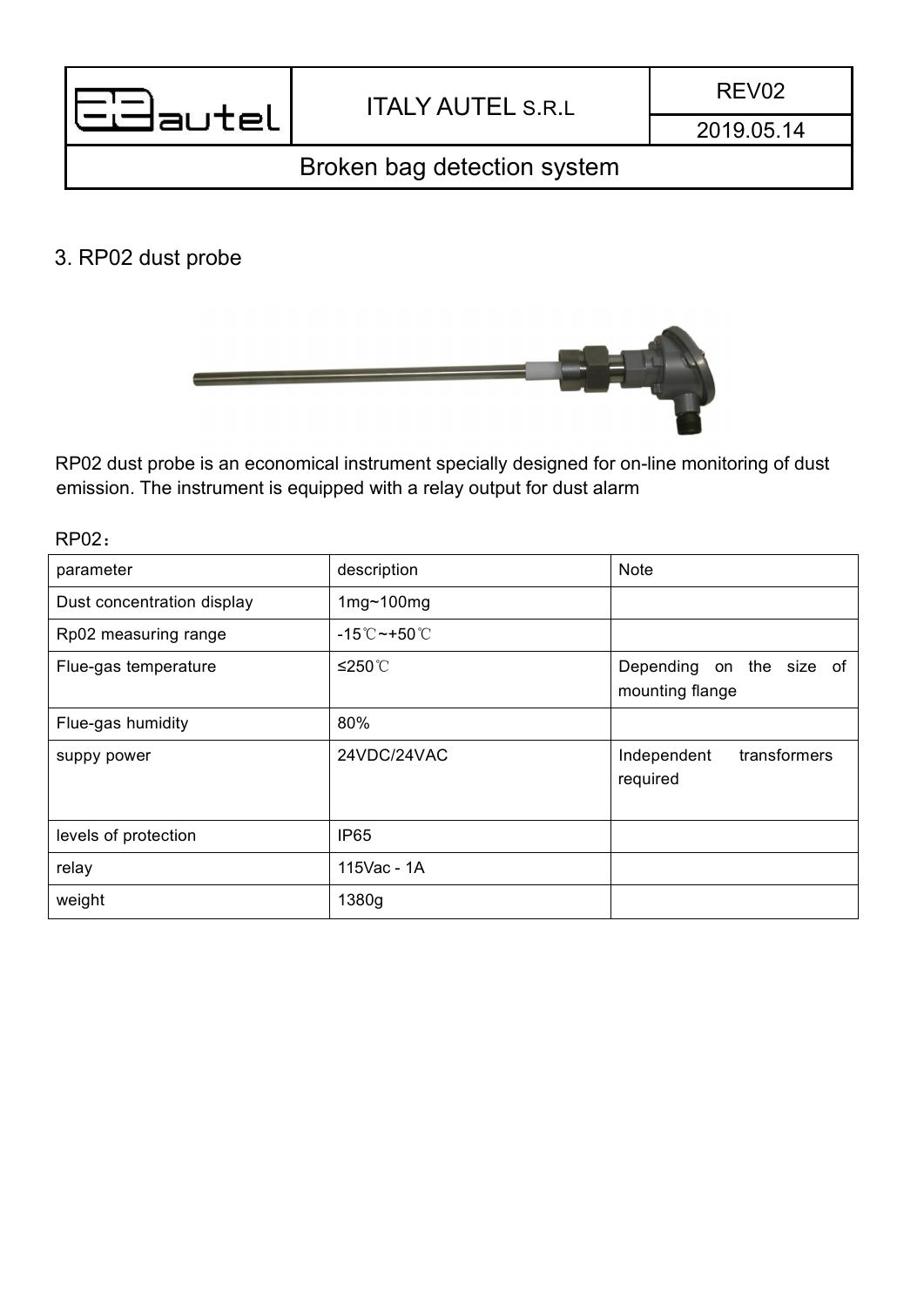

# Broken bag detection system

# 4. Comparison of three dust meters

| Item                      | <b>Dust Probe</b>                         | <b>Dust Monitor</b>                                                                              | <b>Dust Monitor</b>                                                                 |
|---------------------------|-------------------------------------------|--------------------------------------------------------------------------------------------------|-------------------------------------------------------------------------------------|
| <b>Type</b>               | <b>RP02</b>                               | SDM1+RP04                                                                                        | GDM1+RP04                                                                           |
| Picture                   |                                           |                                                                                                  |                                                                                     |
| Display Way               | None                                      | 4pcs Led Light, show the dust<br>concentration                                                   | LCD Screen, show the graphic of<br>the work flow, average and instant<br>dust value |
| relay                     | one relay for dust<br>concentration alarm | two relays,<br>One for 67% low dust value<br>alarm,<br>Another for 100% high dust<br>value alarm | three relays, one for normal<br>work, the other two for dust value<br>alarm         |
| signal<br>output          | none                                      | 4-20mA(non standard)                                                                             | 4-20mA (standard), RS485(none<br>standard)                                          |
| standard<br>power         | 24VDC/24VAC                               | 24VAC/115VAC/230VAC                                                                              | 24VAC/115VAC/230VAC                                                                 |
| dust value<br>red out way | no way                                    | read by 4-20mA analogy<br>value send to the other<br>display device                              | can display the dust value itself                                                   |